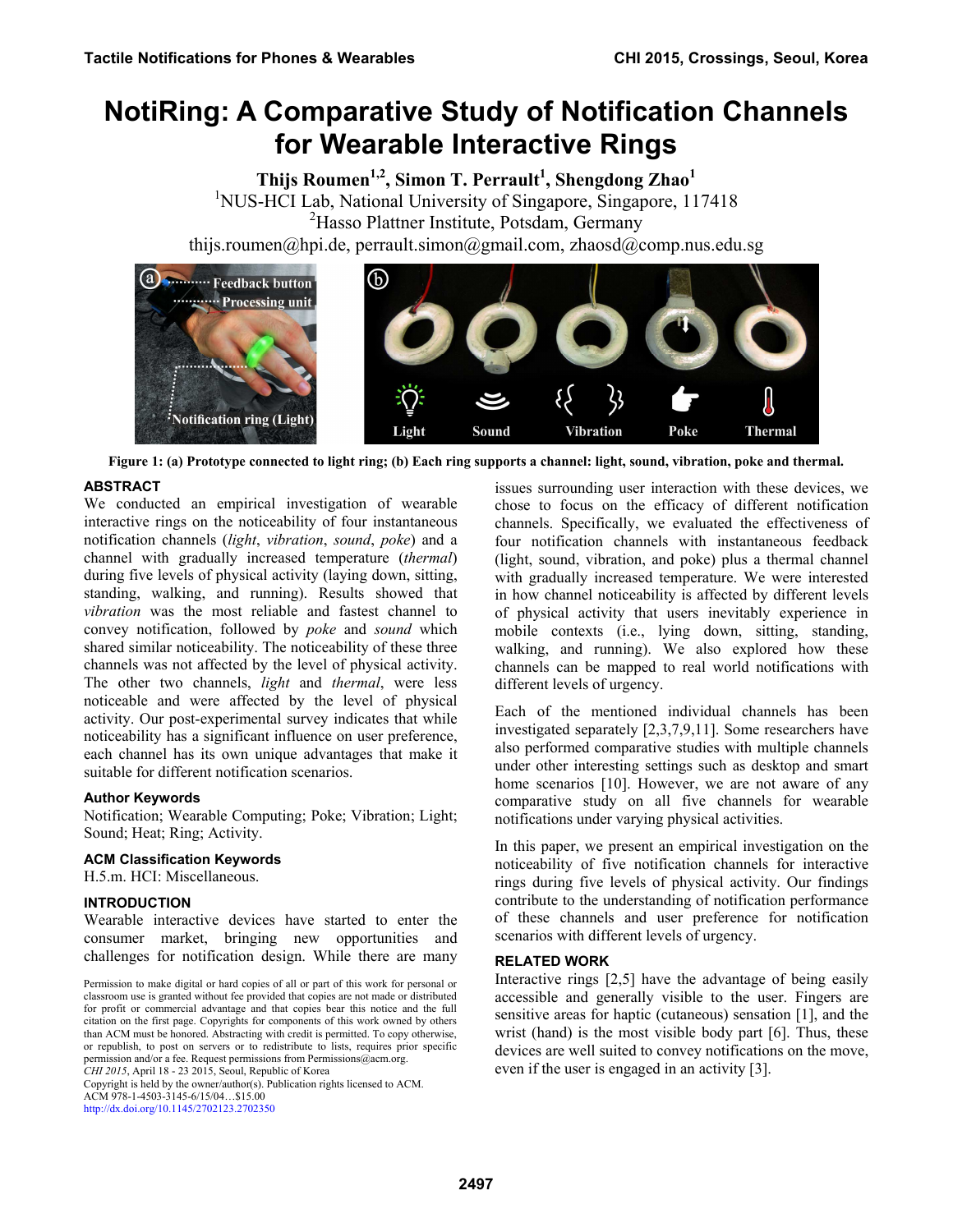Numerous works have separately studied existing notification channels such as light [3,6], sound [5], vibration [9], or thermal [4,11] notifications. These papers generally explored the expressivity of each channel but did not compare them with other channels. A poke gesture is a common way for a person to attract attention from another person, which makes it a potential mechanism for notification. However, besides being used to simulate physical effects (e.g., bump in a car race [7]), it has yet to be explored as a notification channel.

Studies have also been conducted to compare multiple channels of notifications (visual, audio, vibration). Warnock et al. [10] found that each channel used for notifications disrupts primary tasks, with no significant differences between channels. However, their study focused on contexts such as desktop or smart home.

While these studies provide important insights into each channel, a comparative study is needed to better understand their relative strengths and weaknesses, especially for interactive rings during varying levels of physical activity.

# **NOTIRING HARDWARE PROTOTYPE**

To investigate the effect of physical activity on the five channels of notification, we created a hardware prototype for notification rings (NotiRing) with two components: a central processing unit and a set of rings equipped with different types of actuators.

## **Central Processing Unit**

The physical dimension of the central processing unit was  $100 \times 60 \times 25$  mm, comparable to the size of a cigarette case. Inside the case, there was an Arduino Nano microcontroller and a Bluetooth module for wireless communication. It also had a connection module consisting of a PCB that allowed for easy plug and play of the five types of rings described later. It also contained two batteries (5 and 12V). A button (dimensions  $12 \times 12 \times 20$ mm) was attached to the front face of the box for user interaction. The prototype is presented in Figure 1-a.

# **Rings**

The rings (Figure 1-b) were 3D printed using PLA. Table 1 shows the actuators used to produce the feedback. Poke and thermal feedback required additional voltage and thus had to be powered using the 12V battery instead of the 5V battery. To test a particular type of ring, the connector of the ring was inserted into the outlets of the processing unit. The poke ring was bulky because the solenoid measured 11  $\times$  10  $\times$  20 mm. All rings provide almost instantaneous feedback except the thermal ring. Our hardware setup requires 6 seconds to warm up before the heat became noticeable. Note that due to the differences in feedback speed, the result of thermal ring should be considered separately from the other four channels.

The experimental software was written in Java 7 and run on a MacBook Air 13". It sent different types of notifications to the prototype for execution and recorded the button presses by users. The communication between the prototype and computer can either be done via Bluetooth or a USB cable. The entire prototype is lightweight enough for portability (150g for the case and an attached ring).

| <b>Channel</b> | Light            | Sound                                    | <b>Vibration</b> | Poke  | Thermal             |
|----------------|------------------|------------------------------------------|------------------|-------|---------------------|
| Actuator       | $2 \times$ ultra | Piezo                                    | Coin-like        | Pull- | $4 \times 25\Omega$ |
|                | bright           | buzzer, up to motor $1.3g$               |                  | type  | resistors.          |
|                | green            | 75 dB sound amplitude solenoid 6 secs to |                  |       |                     |
|                | <b>LEDs</b>      |                                          |                  |       | heat up             |
| Actuator       | COM-             | PKM17EPP-310-103                         |                  | ZHO-  |                     |
| Ref.           | 08285            | $4001-B0$                                |                  | 0420L |                     |
| Power by       | 5V               | 5V                                       | 5V               | 12V   | 12V                 |

#### **Table 1: Actuators used to build the interactive rings.**

## **USER STUDY**

## **Participants and Apparatus**

25 participants (9 female, 18 male) ranging from 20-35 years old (*M*=23.8, *SD*=3.1) volunteered for the study. The experiment was conducted in a well-lit gym close to the university with a constant (air-conditioned) temperature of 23°C. For walking and running tasks, we used a FreeMotion Reflex t 11.8 Treadmill. The hardware and software used were described in previous section.

## **Task and Stimuli**

*Primary task*: we chose 5 common physical activities as the primary tasks. A previous study [8] used three types of activity for evaluating mobile navigation techniques: sitting, standing and walking. We included two additional activities: lying down and running, as they are also commonly experienced in everyday life situations. The movement speed of walking and running was set to 2.5 and 7.5 km/h respectively. The 7.5 km/h speed ensured participants actually ran instead of just walking fast.

*Secondary task*: we chose a simple *on and off* notification as the secondary task. The durations for the on and off patterns were 500 ms each and the notification lasted 20 seconds, except for thermal, which was on for 26 seconds (including 6 seconds to warm up, see the supplementary appendix) resulting in a gradual temperature increase. Twenty seconds is the standard time a phone will ring for an incoming voice call in many countries<sup>1</sup>. Participants had to hit the button on the box (CPU) whenever they noticed stimulation from the ring to end the notification.

To facilitate fair comparison, we choose a notification intensity that was comfortable and safe for each of the channels in an indoor environment with constant room temperature. Our post-experimental results indicated that participants found four of the five channels highly comfortable (scores > 4/5 on a Likert scale). Thermal had a slightly lower than average comfort score of 3.2/5.

 $\overline{\phantom{a}}$ 

<sup>1</sup> http://optus.custhelp.com/app/answers/detail/a\_id/34/~/missed-callservice%3A-add-%2F-remove,-faq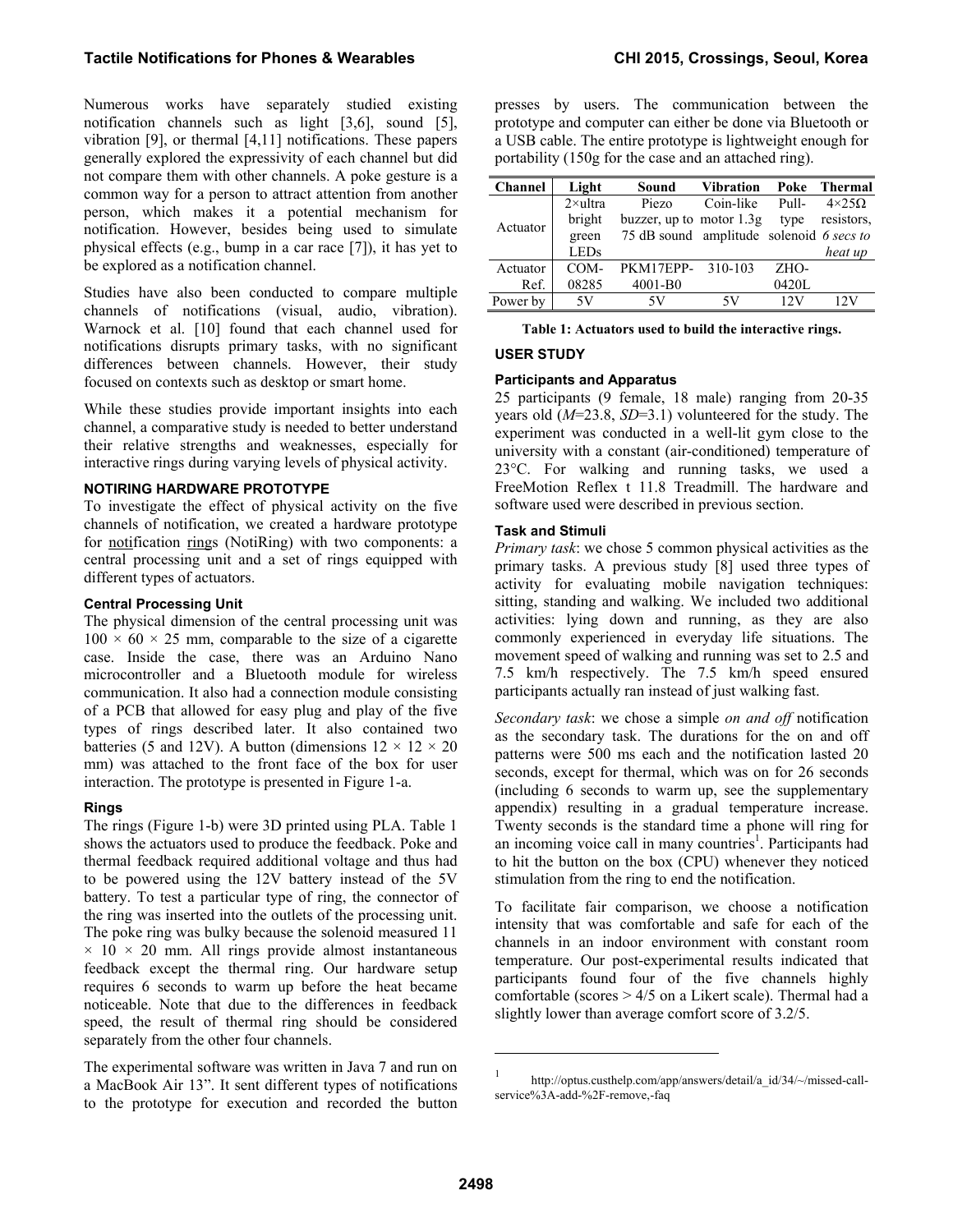| <b>Channel</b> | <b>Reaction time (s)</b> |       |                                                                                                 |       | Error rate $(\% )$ |       |         |         |          |         |          |         |
|----------------|--------------------------|-------|-------------------------------------------------------------------------------------------------|-------|--------------------|-------|---------|---------|----------|---------|----------|---------|
|                |                          |       | Lying Sitting Standing Walking Running Overall Lying Sitting Standing Walking Running   Overall |       |                    |       |         |         |          |         |          |         |
| Light          | 2.45                     | 3.22  | 2.87                                                                                            | 2.93  | 2.86               | 2.87  | 8%      | $1.6\%$ | $3.2\%$  | 4.8%    | $10.4\%$ | 5.6%    |
| Sound          | 1 79                     | 1.54  | 1.63                                                                                            | 1.85  | 1.58               | 1.68  | $0.8\%$ | $0\%$   | 0%       | $0.8\%$ | $0\%$    | $0.3\%$ |
| Vibration      | 1.58                     | 1.48  | 1.47                                                                                            | 1.44  | 1.31               | 1.46  | $0\%$   | $0\%$   | 0%       | 1.6%    | $2.4\%$  | $0.8\%$ |
| Poke           | .86                      | 1.83  | 1.65                                                                                            | 1.59  | 1.61               | 171   | $2.4\%$ | $0\%$   | $0\%$    | $3.2\%$ | 4%       | 1.9%    |
| Thermal        | 14.79                    | 13 94 | 13 93                                                                                           | 14.91 | 13.66              | 14.23 | 32%     | 28.8%   | $25.6\%$ | 24%     | 16%      | 25.2%   |

**Table 2. Summary of experimental results. Bold values are the best values (lowest reaction time/error rate) for each activity level.**

*Matching task between channels and common notification scenarios*. The post-experimental survey contained nine common notification scenarios, grouped in three levels of urgency. The first group contained *urgent notifications* that typically require immediate response from a user, including phone calls and immediate alarm.

The second group contained a spectrum of *moderate urgent notifications* that most likely do not require an immediate response, but to which the user may still need to react to fairly quickly, such as SMS, instant message, email, and social media notifications. The third group was more *information updates* that may or may not require a response, such as low battery status or the update for an application. Participants were asked to pick suitable channels for each scenario. Multiple channels were allowed to be mapped to a single scenario. For each scenario, we calculated the percentage of participants who picked a channel (Table 2). For example, if 19/20 participants picked vibration for phone call, the user preference is 95%. 20 of our participants answered the survey.

## **Procedure**

The experiment was divided into five sections, one for each ring. Participants were asked to wear the ring on either their middle or ring finger of their dominant hand, depending on which finger provided the better fit. During each section, participants underwent trials for all five levels of physical activity. After a new physical activity was started, we allowed 30 seconds of warm-up time before starting a trial. Each trial lasted for up to 50 seconds, during which a notification would randomly occur. Participants were allowed to take breaks before or after completing an activity or when switching rings.

## **Design**

The experiment was a  $5 \times 5$  within-subject design with two independent variables: *channel* (light, sound, vibration, poke, thermal) and *activity level* (lying down, sitting, standing, walking, running). The orders of *channel* and *activity level* were counter-balanced with Latin Square.

We considered two dependent variables (DV): *reaction time* (from presentation of the stimuli on the ring to the participants hitting the button), *error rate* (percentage of time they did not perceive notifications out of all notifications). We also collected user preferences via the post-experiment survey that mapped channels to notification scenarios.

In summary, each participant performed 125 trials (5 *channels* × 5 *activity levels* × 5 *repetitions*). The experiment lasted approximately 2 hours and 15 minutes.

## **Results and Discussion**

We performed two-way repeated-measure ANOVA on both factors for each DV. Pairwise comparisons were run using paired sample *t*-tests with Bonferroni correction.

## *Error Rate*

We found no significant main effect on *activity level*  $(p=0.33)$ , indicating that the error rate does not change much with different physical activities; however, *channel* did have a significant effect  $(F_{4.96}=28.72; p<.001)$ . Among the 4 instantaneous channels, *light* has the highest error rate (5.6%), which is significantly different from sound and vibration (all  $p<01$ ). Poke (1.9%), sound (0.3%) and vibration (0.8%) had the lowest error rates, with no significance  $(p>0.05)$  between them. Thermal also had high error rate (25.2%), significantly greater than all other channels (all  $p<01$ ). Table 2 summarizes the results.

We also observed a *channel × activity level* interaction  $(F_{16,384}=2.07; p<0.1)$ . This interaction was mainly apparent with two channels: the error rate of the thermal channel decreased as the intensity of activity increased, while light exhibited the opposite trend. These results show that our sensitivity to thermal stimuli increases with physical activity. On the contrary, our ability to notice visual notifications decreases during increased activity.

# *Reaction Time*

We found no significant main effect, nor any interactions, for *activity level* (all *p*>.4). However, we found a significant effect for *channel* ( $F_{4.96}$ =431.74; *p*<.001). As expected, the additional heating time causes thermal to be significantly slower (14.25s) than every other channel (all  $p<.01$ ), followed by light (2.87s), which is slower than vibration, sound and poke (all  $p<01$ ). Poke and sound come next with 1.71s and 1.68s, respectively, and not significantly different from each other (*p*>.05). The fastest channel was vibration (1.46s), which was significantly faster than all other channels (all  $p<01$ ). Table 3 shows the result of the post-experimental survey.

Based on the performance results, We found that vibration, sound, and poke all have faster reaction time and are not affected by levels of physical activity. Among them, vibration stands out as being slightly more effective as it has the shortest reaction time and a very low error rate comparable to sound and poke; however, the speed